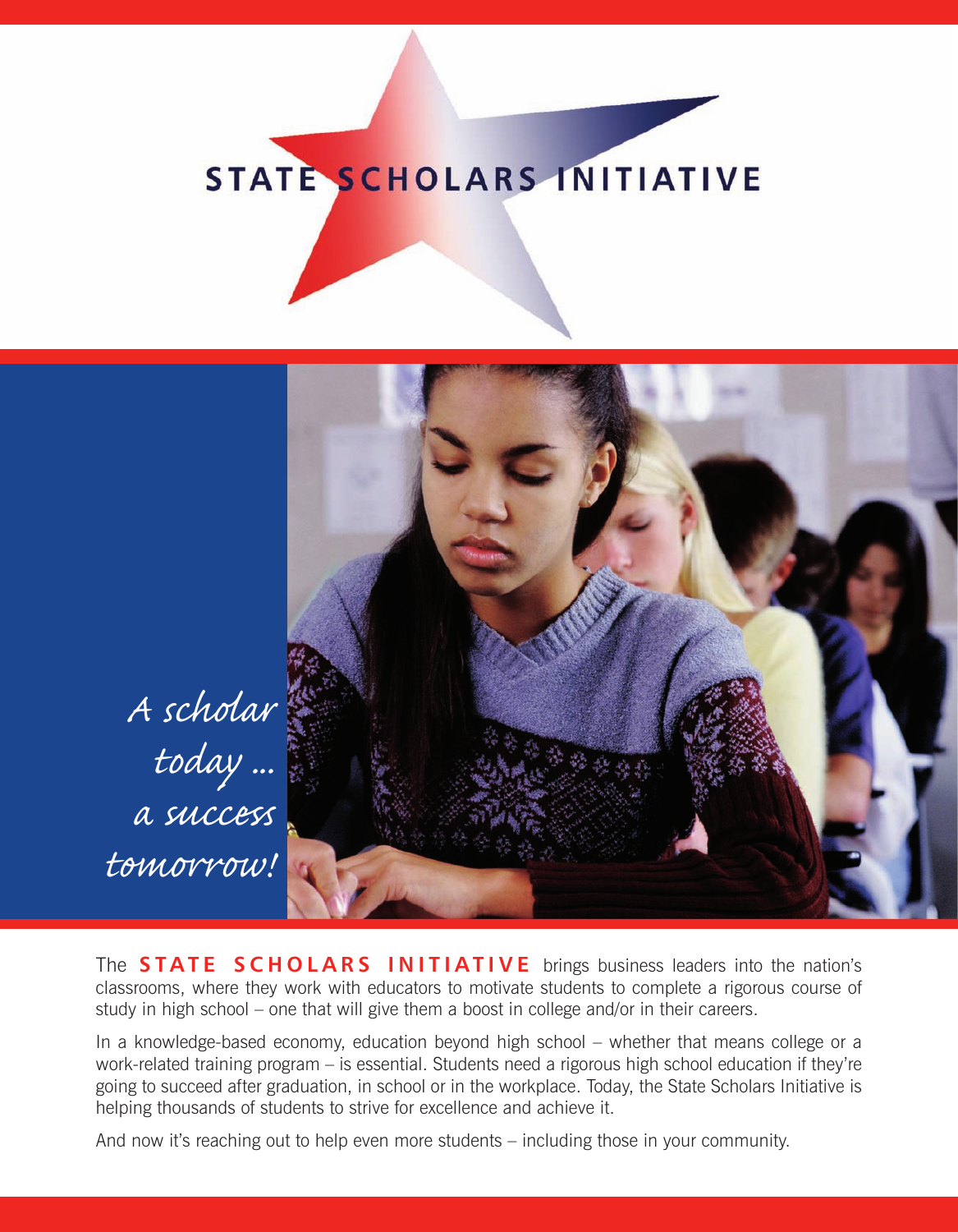# A high school diploma is no longer enough.

Businesses know it. Educators know it. And today, thanks to the State Scholars Initiative, students are finding out.

The State Scholars Initiative (SSI) is a national program that uses business leaders to encourage students to complete a rigorous course of study in high school, one that's patterned after the recommendations of the National Commission on Excellence in Education and other groups (see Table 1).

The partnering of business and education is critical. When businesspeople visit classrooms to talk to students directly about the importance of taking a

rigorous course of study and how it will benefit them in work and life every day, they bring home for students the value of a strong education in a real-world, bottom-line way. That's a message all students need to hear, but one that's especially important for low-income students.

> *"The Scholars program inspires high school students to develop plans for their lives after graduation…. We were able to visualize the difference an education can make in the average salary of a person with a higher education."*

> > – Anna Hodges Mississippi Scholar and student at South Pike High

*"At Intel, we strongly believe that education is the key to a knowledgebased economy, innovation, and the future. The State Scholars Initiative is providing the venue for getting critical messages such as this out to tens of thousands of Arizona students, their parents, and teachers."*

> – Shelly Esque Director of Public Affairs, Intel

## Table 1. SSI Core Course of Study

| <b>COURSES</b>                                                                                | <b>YEARS</b> |
|-----------------------------------------------------------------------------------------------|--------------|
| <b>English</b><br>(English I, English II, English III, English IV)                            |              |
| <b>Mathematics</b><br>(Algebra I, Geometry, Algebra II)                                       | 3            |
| Science<br>(Biology, Chemistry, Physics)                                                      | З            |
| Social Studies<br>(U.S. History, World History, World Geography,<br>Economics, or Government) | 3.5          |
| Languages other than English<br>(2 years of the same language)                                | 2            |
| <b>TOTAL CREDITS</b>                                                                          | 15.5         |

#### Win/Win or Lose/Lose?

The State Scholars Initiative was created to address a particular reality: Our businesses and our economy are demanding more of workers – more skills, a more flexible knowledge base and, above all, a greater capacity to learn – than at any



time in history. Our companies will require this, and the quick-changing global economy will demand it. According to the Bureau of Labor Statistics, employees will need some education after high school – a bachelor's or associate's degree, generally – to qualify for most of the 20 fastest-growing occupations.<sup>1</sup> Even those individuals who don't go on to college will benefit from a strong academic background, as the training in many fields – from computer technology and auto mechanics – becomes increasingly complex.

The problem is: We're not preparing enough students to satisfy this demand. Shortages of workers with postsecondary training could range as high as 12 million by 2020.<sup>2</sup> A study published by the Organisation for Economic Co-operation and Development (OECD) in 2007 outlines why: while a high percentage of our population has had some postsecondary education (39 percent, compared to the OECD average of 26 percent), our high school graduation rate is one of the lowest. The U.S. ranks below the average for the 29 OECD and 19 European Union countries studied, with a 76 percent graduation rate, compared to 82 percent (OECD) and 87 percent (EU). It falls far behind global competitors like Japan and Korea (both 93 percent) and also doesn't measure up to countries like Slovenia (83 percent) and Hungary (84 percent).<sup>3</sup> The anticipated shortage of well-educated workers will only worsen in the next decades with the big wave of baby boomer retirements – unless we act now. If we don't act, everyone loses. But if we do act, students will win, and business and communities will win, too. SSI is working to make sure we all win.



*"By encouraging students to take a more rigorous high school curriculum,we are fostering greater economic choice and individual responsibility."*

> – Virginia Governor Timothy M. Kaine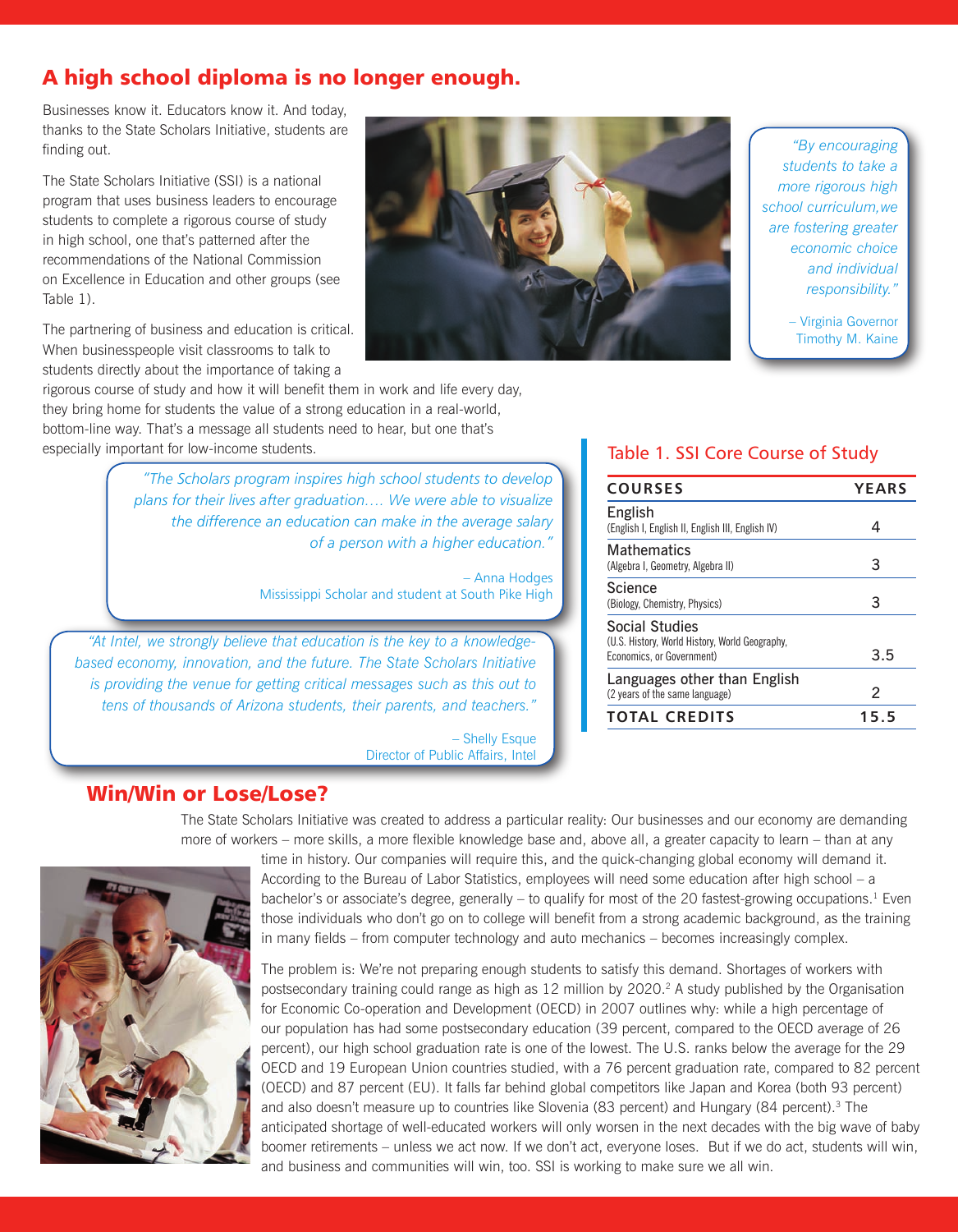# The Scholars Edge: Recent Research

There are real-world payoffs for students who take the Scholars Core Course of Study – and for the businesses encouraging them to do so. A long-term study by the U.S. Department of Education showed that students who succeeded in challenging courses were more likely to go on to college and earn degrees.<sup>4</sup> In addition, it found that the courses students took were a more accurate predictor of their success than grades, test scores, or class rank, particularly for minority students.

The future looks brighter for Scholars, as well. Scholars programs have been shown to motivate students to take more math and science courses. In addition, students who complete a rigorous curriculum like the Scholars Core Course of Study perform better on standardized tests. On the ACT, a rigorous curriculum gave students a boost of 2.2 points (out of a



#### Figure 1. Average ACT Scores by Level of Academic Preparation

*Source:* ACT, "2007 National Score Report." *Note*: ACT's "core curriculum" is the same as SSI's except that it has no language requirement.

#### Figure 2. Projected Changes in Personal Income per Capita, 2000 to 2020, Based on Three Assumptions



*Source:* National Center for Public Policy and Higher Education, November 2005.

possible total of 36), on average (see Figure 1). On the SAT, students who'd taken four years of English scored an average of 44 points higher on both the critical reading and writing tests than those who'd taken only three.<sup>5</sup>

Today, more students need to



develop the Scholar's Edge. The ACT's "2007 National Report Score" found that just over half of the 1.3 million students in its most recent report (51 percent) took a rigorous "core" course of study; that's down from 57 percent in 2004.<sup>6</sup> In addition, only 23 percent were "college ready" – earning ACT scores indicating they were prepared for collegelevel work in four areas: English composition, algebra, biology, and social science.<sup>7</sup>

For students who make the effort, the rewards are substantial. According to "The Big Payoff," published by the U.S. Census Bureau, a solid education literally "pays off" – and its value is rising. $8 \ln 1975$ college-degree holders had annual earnings 1.5 times those who had only high school diplomas; that number had risen to 1.8 by 1999. Those who had an associate's degree also had higher earnings. Meanwhile, those who'd never finished high school saw their relative earnings decline. Over the course of a lifetime, those who've earned a bachelor's degree make an average of \$900,000 more than those who stopped their education with high school; those with an associate's degree earn \$400,000 more. Other research has shown that even students who don't go to college do better if they've taken academically rigorous courses in high school.9 One study indicates that for high school seniors, an improvement in math performance equals a significant boost in annual earnings.10

For the business community, and the community at large, the value of the State Scholars Initiative is clear. SSI helps young people attain one of the most important skills they'll use in work and life: the ability to tackle challenging work and learn what they need to know to do it. It creates stronger students, who are ready to master new information; more flexible employees, who are equipped to adapt to the evolving economy; and engaged citizens, who are more likely to be thoughtful and informed.

The link between academic achievement and prosperity – or lack of it – is a powerful one. A study of international variations in math and science education since the 1960s, reported in the International Monetary Fund's quarterly, found a clear correlation between increases in average test scores and national economic growth: in country after country, a boost in test performance was linked to a distinct rise in annual per capita GDP growth.<sup>11</sup> Another study forecasts a decline in U.S. per capita personal income if we don't move to educate all of our students well (Figure 2 shows the projected disparities in per capita income for three courses of action: sticking to the status quo; creating educational parity within states; and creating parity nationwide).<sup>12</sup>

In short, for students who want to do well in life, and for businesses and communities that want to prosper, a rigorous course of study in high school isn't an option; it's a necessity.